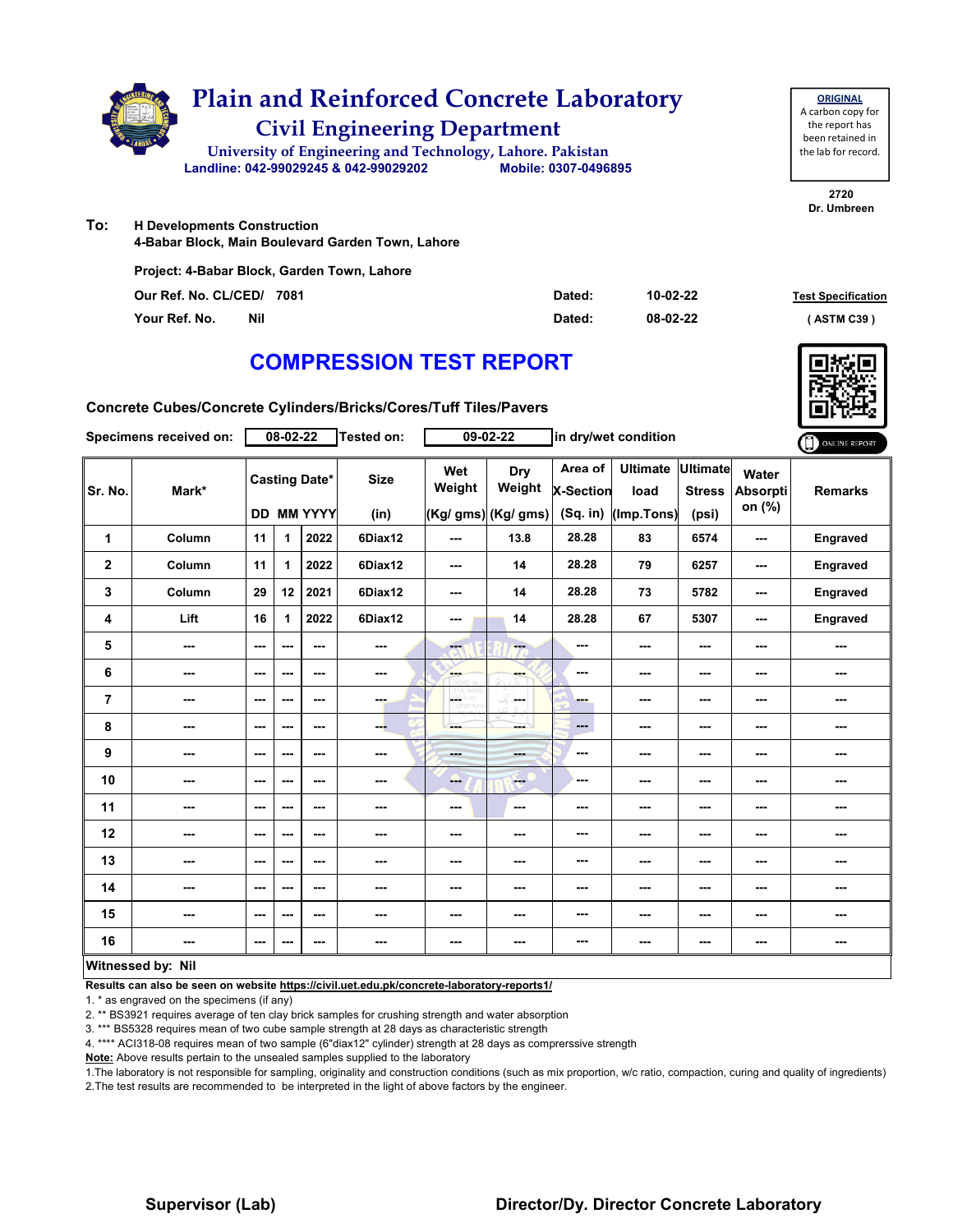

**ORIGINAL** A carbon copy for the report has been retained in the lab for record.

**2697 Dr. Umbreen**

**To: M/S CMPak Limited**

**Zong 4G A China Mobile Company, Islamabad**

**Project: CMPAK New Data Center Quaid-e-Azam Industrial Estate (KLP) Lahore** 

| Our Ref. No. CL/CED/ 7082 |                       | Dated: | 10-02-22 | <b>Test Specification</b> |
|---------------------------|-----------------------|--------|----------|---------------------------|
| Your Ref. No.             | CMPAK/NDC/Cylinder/01 | Dated: | 22-01-22 | (ASTM C39)                |

# **COMPRESSION TEST REPORT**

**Concrete Cubes/Concrete Cylinders/Bricks/Cores/Tuff Tiles/Pavers**

|                | Specimens received on:                      |                          | $04 - 02 - 22$ |                                           | Tested on:               |               | $09 - 02 - 22$                       | in dry/wet condition             |                                       |                                           |                                    | ONLINE REPORT       |
|----------------|---------------------------------------------|--------------------------|----------------|-------------------------------------------|--------------------------|---------------|--------------------------------------|----------------------------------|---------------------------------------|-------------------------------------------|------------------------------------|---------------------|
| Sr. No.        | Mark*                                       |                          |                | <b>Casting Date*</b><br><b>DD MM YYYY</b> | <b>Size</b><br>(in)      | Wet<br>Weight | Dry<br>Weight<br>(Kg/ gms) (Kg/ gms) | Area of<br>X-Section<br>(Sq. in) | <b>Ultimate</b><br>load<br>(Imp.Tons) | <b>Ultimate</b><br><b>Stress</b><br>(psi) | Water<br><b>Absorpti</b><br>on (%) | <b>Remarks</b>      |
| 1              | <b>Stair Case 2nd</b><br>Floor to 3rd Floor | 25                       | 12             | 2021                                      | 6Diax12                  | ---           | 13.4                                 | 28.28                            | 45                                    | 3564                                      | ---                                | Non Engraved        |
| $\mathbf 2$    | <b>Stair Case 2nd</b><br>Floor to 3rd Floor | 25                       | 12             | 2021                                      | 6Diax12                  | ---           | 13.4                                 | 28.28                            | 41                                    | 3248                                      | ---                                | <b>Non Engraved</b> |
| 3              | ---                                         | $\overline{\phantom{a}}$ | ---            | ---                                       | ---                      | ---           | ---                                  | ---                              | ---                                   | ---                                       | ---                                | ---                 |
| 4              | ---                                         | $-$                      | ---            | $- - -$                                   | $\sim$ $\sim$            | ---           | $\sim$                               | ---                              | ---                                   | ---                                       | ---                                | ---                 |
| 5              | ---                                         | $-$                      | ---            | ---                                       | $- - -$                  | $- - -$       | $\overline{a}$                       | ---                              | ---                                   | ---                                       | ---                                | ---                 |
| 6              | ---                                         | $\overline{\phantom{a}}$ | ---            | ---                                       | $\overline{\phantom{a}}$ | ---           | ---                                  | ---                              | ---                                   | ---                                       | ---                                | ---                 |
| $\overline{7}$ | ---                                         | $\sim$                   | ---            | $--$                                      | ---                      | LGST          | in med                               | ---                              | ---                                   | ---                                       | ---                                | ---                 |
| 8              | ---                                         | $\sim$ $\sim$            | ---            | ---                                       | ---                      | ---           | ---                                  | ---                              | ---                                   | $--$                                      | ---                                | ---                 |
| 9              | ---                                         | $\sim$ $\sim$            | ---            | ---                                       | $\sim$                   | <b>STAR</b>   | ---                                  | ---                              | ---                                   | ---                                       | ---                                | ---                 |
| 10             | ---                                         | $\overline{\phantom{a}}$ | ---            | ---                                       | ---                      | ---           | $-$                                  | ---                              | ---                                   | ---                                       | ---                                | ---                 |
| 11             | ---                                         | $\overline{\phantom{a}}$ | ---            | ---                                       | ---                      | ---           | $\sim$                               | ---                              | ---                                   | ---                                       | ---                                | ---                 |
| 12             | ---                                         | $\sim$ $\sim$            | ---            | ---                                       | ---                      | ---           | ---                                  | ---                              | ---                                   | ---                                       | ---                                | ---                 |
| 13             | ---                                         | $-$                      | ---            | ---                                       | ---                      | ---           | ---                                  | ---                              | ---                                   | ---                                       | ---                                | ---                 |
| 14             | ---                                         | $\sim$                   | ---            | ---                                       | ---                      | ---           | ---                                  | ---                              | ---                                   | ---                                       | ---                                | ---                 |
| 15             | ---                                         | $\sim$ $\sim$            | ---            | $--$                                      | ---                      | ---           | ---                                  | ---                              | ---                                   | ---                                       | ---                                | ---                 |
| 16             | ---                                         | ---                      | ---            | ---                                       | ---                      | ---           | ---                                  | ---                              | ---                                   | ---                                       | ---                                | ---                 |
|                | <b>Witnessed by: Nil</b>                    |                          |                |                                           |                          |               |                                      |                                  |                                       |                                           |                                    |                     |

### **Witnessed by: Nil**

**Results can also be seen on website https://civil.uet.edu.pk/concrete-laboratory-reports1/**

1. \* as engraved on the specimens (if any)

2. \*\* BS3921 requires average of ten clay brick samples for crushing strength and water absorption

3. \*\*\* BS5328 requires mean of two cube sample strength at 28 days as characteristic strength

4. \*\*\*\* ACI318-08 requires mean of two sample (6"diax12" cylinder) strength at 28 days as comprerssive strength

**Note:** Above results pertain to the unsealed samples supplied to the laboratory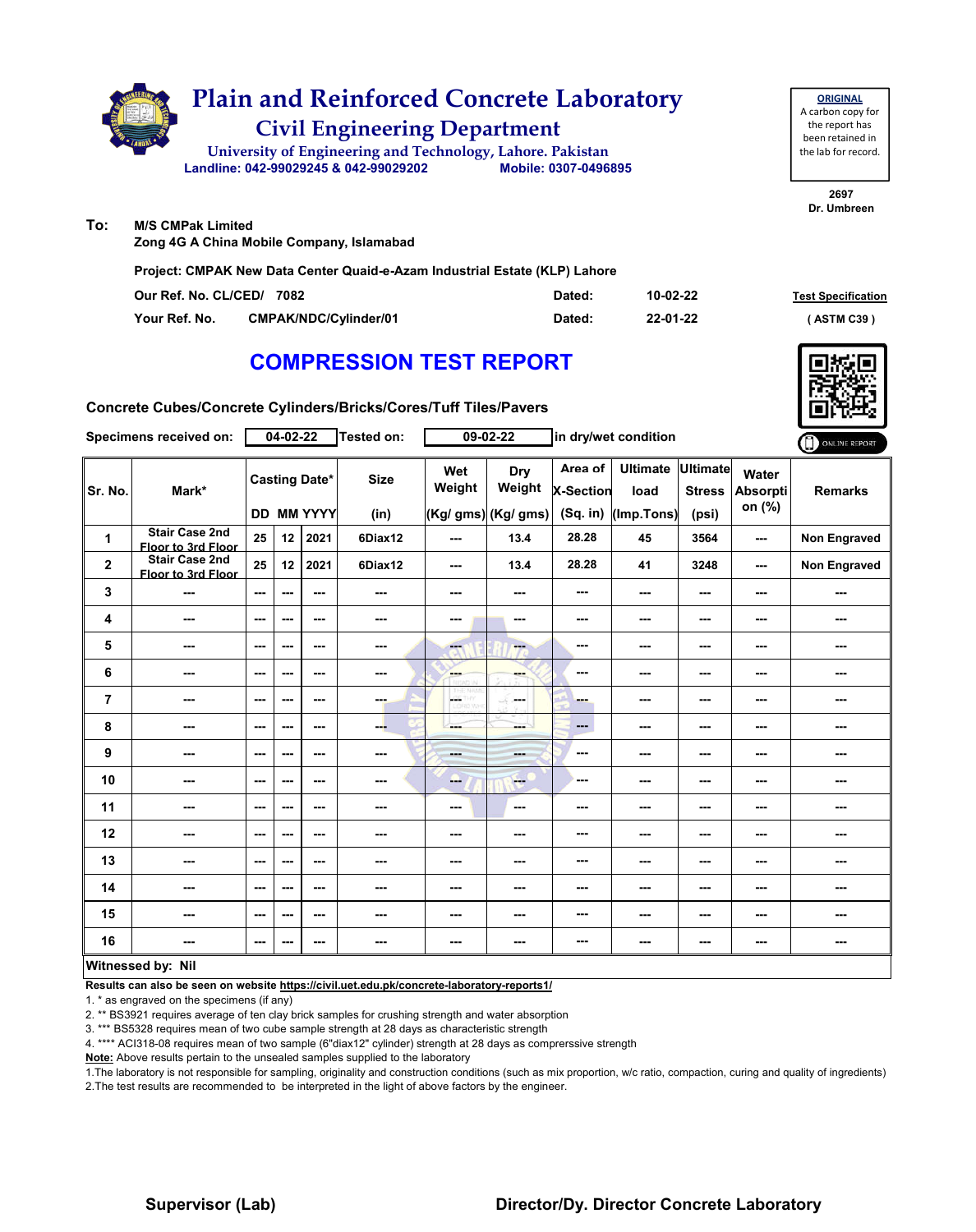

| <b>ORIGINAL</b>     |
|---------------------|
| A carbon copy for   |
| the report has      |
| been retained in    |
| the lab for record. |
|                     |

**2697 Dr. Umbreen**

**To: M/S CMPak Limited**

**Zong 4G A China Mobile Company, Islamabad**

**Concrete Cubes/Concrete Cylinders/Bricks/Cores/Tuff Tiles/Pavers**

**Project: CMPAK New Data Center Quaid-e-Azam Industrial Estate (KLP) Lahore**

| Our Ref. No. CL/CED/ 7083 |                       | Dated: | 10-02-22 | <b>Test Specification</b> |
|---------------------------|-----------------------|--------|----------|---------------------------|
| Your Ref. No.             | CMPAK/NDC/Cvlinder/01 | Dated: | 31-01-22 | ASTM C39                  |

# **COMPRESSION TEST REPORT**

| Specimens received on: |                                               | $04 - 02 - 22$<br>Tested on: |     |                                           | $09 - 02 - 22$      |               | in dry/wet condition                 | ONLINE REPORT                           |                                       |                                           |                                    |                     |
|------------------------|-----------------------------------------------|------------------------------|-----|-------------------------------------------|---------------------|---------------|--------------------------------------|-----------------------------------------|---------------------------------------|-------------------------------------------|------------------------------------|---------------------|
| Sr. No.                | Mark*                                         |                              |     | <b>Casting Date*</b><br><b>DD MM YYYY</b> | <b>Size</b><br>(in) | Wet<br>Weight | Dry<br>Weight<br>(Kg/ gms) (Kg/ gms) | Area of<br><b>X-Section</b><br>(Sq. in) | <b>Ultimate</b><br>load<br>(Imp.Tons) | <b>Ultimate</b><br><b>Stress</b><br>(psi) | Water<br><b>Absorpti</b><br>on (%) | <b>Remarks</b>      |
| $\mathbf{1}$           | <b>Stair Case 3rd</b><br><b>Floor to Roof</b> | 3                            | 1   | 2022                                      | 6Diax12             | ---           | 13.2                                 | 28.28                                   | 75                                    | 5941                                      | ---                                | <b>Non Engraved</b> |
| $\mathbf{2}$           | <b>Stair Case 3rd</b><br><b>Floor to Roof</b> | 3                            | 1   | 2022                                      | 6Diax12             | ---           | 13                                   | 28.28                                   | 77                                    | 6099                                      | ---                                | <b>Non Engraved</b> |
| 3                      | ---                                           | $-$                          | --- | $- - -$                                   | ---                 | ---           | ---                                  | ---                                     | $\sim$ $\sim$                         | ---                                       | ---                                | ---                 |
| 4                      | ---                                           | $\overline{\phantom{a}}$     | --- | $--$                                      |                     | ---           |                                      | ---                                     | ---                                   | ---                                       | ---                                | ---                 |
| 5                      | ---                                           | $\sim$ $\sim$                | --- | ---                                       | ---                 | ---           | ---                                  | ---                                     | $\sim$                                | ---                                       | ---                                | ---                 |
| 6                      | ---                                           | $\overline{\phantom{a}}$     | --- | $--$                                      | ---                 | ---           | ---                                  | ---                                     | ---                                   | ---                                       | ---                                | ---                 |
| $\overline{7}$         | ---                                           | $\sim$                       | --- | ---                                       | ---                 | <b>CETHY</b>  | ---                                  | ---                                     | ---                                   | ---                                       | ---                                | ---                 |
| 8                      | ---                                           | ---                          | --- | ---                                       | ---                 | والمراد       | mente di                             | $---$                                   | ---                                   | ---                                       | ---                                | ---                 |
| 9                      | ---                                           | ---                          | --- | ---                                       |                     | ---           | ---                                  | ---                                     | ---                                   | ---                                       | ---                                |                     |
| 10                     | ---                                           | ---                          | --- | $--$                                      | ---                 | --            | $-$                                  | ---                                     | ---                                   | ---                                       | ---                                |                     |
| 11                     | ---                                           | $\overline{\phantom{a}}$     | --- | $- - -$                                   | ---                 | ---           | ---                                  | ---                                     | ---                                   | ---                                       | ---                                | ---                 |
| 12                     | ---                                           | $\sim$ $\sim$                | --- | ---                                       | ---                 | ---           | ---                                  | ---                                     | ---                                   | ---                                       | ---                                | ---                 |
| 13                     | ---                                           | $\sim$                       | --- | ---                                       | ---                 | ---           | ---                                  | ---                                     | ---                                   | ---                                       | ---                                | ---                 |
| 14                     | ---                                           | $\sim$                       | --- | $--$                                      | ---                 | ---           | ---                                  | ---                                     | ---                                   | ---                                       | ---                                | ---                 |
| 15                     | ---                                           | $\overline{\phantom{a}}$     | --- | $--$                                      | ---                 | ---           | ---                                  | ---                                     | ---                                   | ---                                       | ---                                | ---                 |
| 16                     |                                               | ---                          | --- | ---                                       | ---                 | ---           | ---                                  | ---                                     | ---                                   | ---                                       | ---                                | ---                 |
| 1.0001                 | . .<br>1.111                                  |                              |     |                                           |                     |               |                                      |                                         |                                       |                                           |                                    |                     |

### **Witnessed by: Nil**

**Results can also be seen on website https://civil.uet.edu.pk/concrete-laboratory-reports1/**

1. \* as engraved on the specimens (if any)

2. \*\* BS3921 requires average of ten clay brick samples for crushing strength and water absorption

3. \*\*\* BS5328 requires mean of two cube sample strength at 28 days as characteristic strength

4. \*\*\*\* ACI318-08 requires mean of two sample (6"diax12" cylinder) strength at 28 days as comprerssive strength

**Note:** Above results pertain to the unsealed samples supplied to the laboratory

1.The laboratory is not responsible for sampling, originality and construction conditions (such as mix proportion, w/c ratio, compaction, curing and quality of ingredients) 2.The test results are recommended to be interpreted in the light of above factors by the engineer.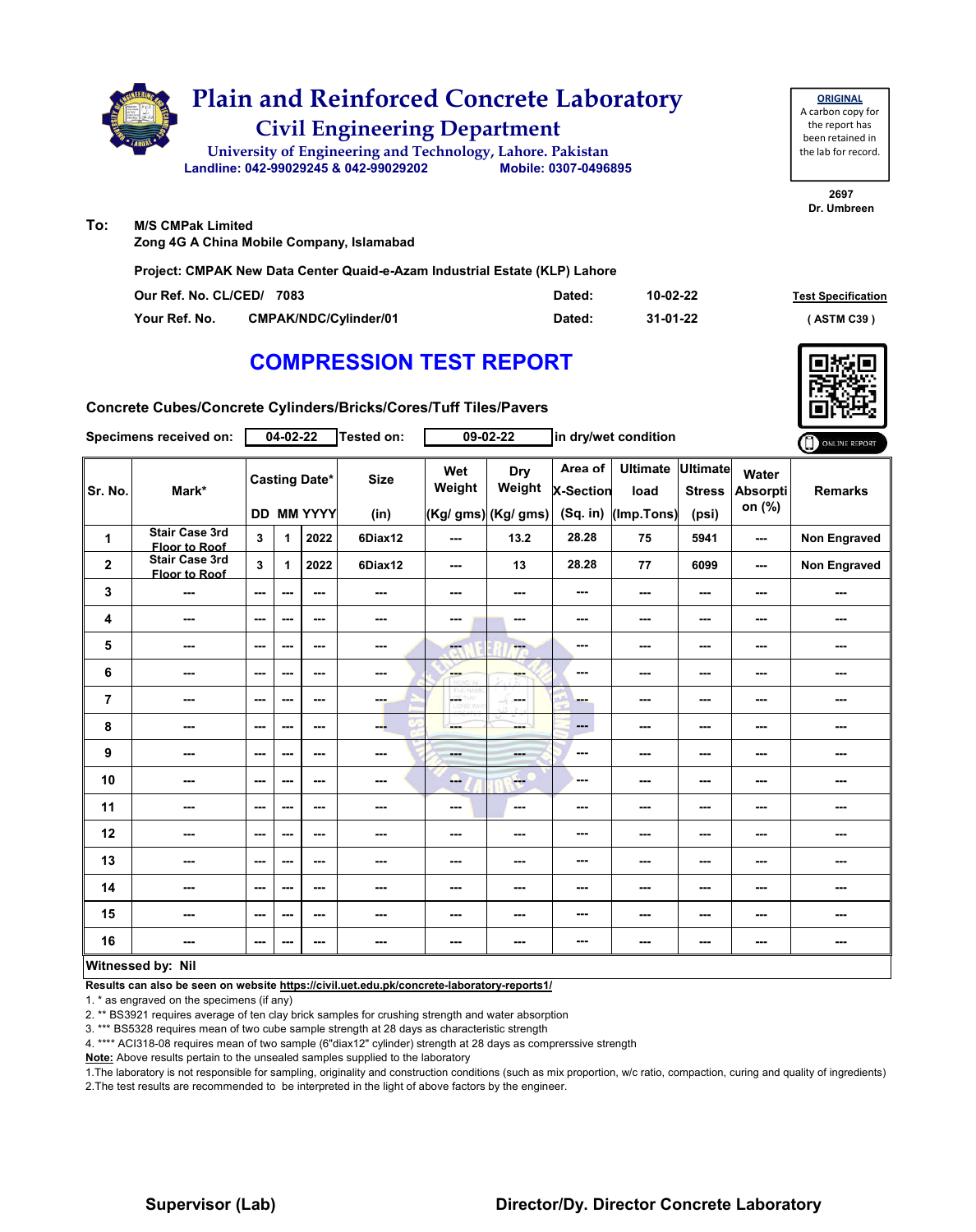

### **To: Project Manager**

**Q-Links Property Management Pvt. Ltd.** 

**Project: Jasmine Grand Mall, Bahria Town Lahore (Ground Floor Column)**

| Our Ref. No. CL/CED/ 7084 |                           | Dated: | 10-02-22 | <b>Test Specification</b> |
|---------------------------|---------------------------|--------|----------|---------------------------|
| Your Ref. No.             | QLC-BO-BH2-2022-02-LTR-17 | Dated: | 07-02-22 | <b>ASTM C39</b> '         |

## **COMPRESSION TEST REPORT**

**Concrete Cubes/Concrete Cylinders/Bricks/Cores/Tuff Tiles/Pavers**

|                | Specimens received on:            |                          | 08-02-22 |                                    | Tested on:               |               | $09-02-22$                                  |                                         | in dry/wet condition                  |                                           |                                           | ONLINE REPORT       |
|----------------|-----------------------------------|--------------------------|----------|------------------------------------|--------------------------|---------------|---------------------------------------------|-----------------------------------------|---------------------------------------|-------------------------------------------|-------------------------------------------|---------------------|
| Sr. No.        | Mark*                             |                          |          | <b>Casting Date*</b><br>DD MM YYYY | <b>Size</b><br>(in)      | Wet<br>Weight | <b>Dry</b><br>Weight<br>(Kg/ gms) (Kg/ gms) | Area of<br><b>X-Section</b><br>(Sq. in) | <b>Ultimate</b><br>load<br>(Imp.Tons) | <b>Ultimate</b><br><b>Stress</b><br>(psi) | <b>Water</b><br><b>Absorpti</b><br>on (%) | <b>Remarks</b>      |
| $\mathbf{1}$   | Grid # 14-15 B/ 18E<br>(5500 Psi) | 6                        | 1        | 2022                               | 6Diax12                  | $- - -$       | 13                                          | 28.28                                   | 45                                    | 3564                                      | $- - -$                                   | <b>Non Engraved</b> |
| $\mathbf{2}$   | ---                               | $\sim$ $\sim$            | ---      | ---                                | $\sim$                   | ---           | $\sim$ $\sim$                               | ---                                     | ---                                   | ---                                       | $\sim$                                    | ---                 |
| 3              | ---                               | $\overline{\phantom{a}}$ | ---      | $--$                               | $\overline{\phantom{a}}$ | ---           | $\sim$                                      | ---                                     | ---                                   | ---                                       | ---                                       | ---                 |
| 4              | ---                               | $\overline{\phantom{a}}$ | ---      | $--$                               | ---                      | ---           | $\sim$                                      | ---                                     | ---                                   | ---                                       | ---                                       | ---                 |
| 5              | ---                               | $\overline{\phantom{a}}$ | ---      | ---                                | ---                      | ---           | ---                                         | ---                                     | ---                                   | ---                                       | ---                                       | ---                 |
| 6              | ---                               | $\overline{\phantom{a}}$ | ---      | $--$                               | $\sim$                   | <b>SHOP</b>   | ---                                         | ---                                     | ---                                   | ---                                       | ---                                       | ---                 |
| $\overline{7}$ | ---                               | $\overline{\phantom{a}}$ | ---      | $--$                               | ---                      | <b>CETHY</b>  | -S<br>---                                   | ---                                     | ---                                   | ---                                       | ---                                       | ---                 |
| 8              | ---                               | $\sim$ $\sim$            | ---      | $--$                               | ---                      | ---           | ---                                         | $\qquad \qquad \cdots$                  | ---                                   | ---                                       | ---                                       | ---                 |
| 9              | ---                               | $-$                      | ---      | $- - -$                            | $- - -$                  | <b>Head</b>   | <b>AND</b>                                  | ---                                     | ---                                   | ---                                       | ---                                       | ---                 |
| 10             | ---                               | $\overline{\phantom{a}}$ | ---      | $--$                               | $\sim$                   | --            | ---                                         | ---                                     | ---                                   | ---                                       | ---                                       | ---                 |
| 11             | ---                               | $\overline{\phantom{a}}$ | ---      | $--$                               | $\overline{\phantom{a}}$ | $--$          | $\sim$                                      | $\overline{\phantom{a}}$                | ---                                   | ---                                       | ---                                       |                     |
| 12             | ---                               | $\sim$ $\sim$            | ---      | $--$                               | $\overline{\phantom{a}}$ | ---           | ---                                         | ---                                     | ---                                   | ---                                       | ---                                       | ---                 |
| 13             | ---                               | $\sim$                   | ---      | $--$                               | ---                      | ---           | ---                                         | ---                                     | ---                                   | ---                                       | ---                                       | ---                 |
| 14             | ---                               | ---                      | ---      | $--$                               | ---                      | ---           | ---                                         | ---                                     | ---                                   | ---                                       | ---                                       | ---                 |
| 15             | ---                               | $\overline{\phantom{a}}$ | ---      | ---                                | ---                      | ---           | ---                                         | ---                                     | ---                                   | ---                                       | ---                                       |                     |
| 16             |                                   | $\sim$                   | ---      | ---                                | ---                      | ---           |                                             | ---                                     | ---                                   | ---                                       | ---                                       | ---                 |
|                | Witnossod by: Nil                 |                          |          |                                    |                          |               |                                             |                                         |                                       |                                           |                                           |                     |

### **Witnessed by: Nil**

**Results can also be seen on website https://civil.uet.edu.pk/concrete-laboratory-reports1/**

1. \* as engraved on the specimens (if any)

2. \*\* BS3921 requires average of ten clay brick samples for crushing strength and water absorption

3. \*\*\* BS5328 requires mean of two cube sample strength at 28 days as characteristic strength

4. \*\*\*\* ACI318-08 requires mean of two sample (6"diax12" cylinder) strength at 28 days as comprerssive strength

**Note:** Above results pertain to the unsealed samples supplied to the laboratory

1.The laboratory is not responsible for sampling, originality and construction conditions (such as mix proportion, w/c ratio, compaction, curing and quality of ingredients) 2.The test results are recommended to be interpreted in the light of above factors by the engineer.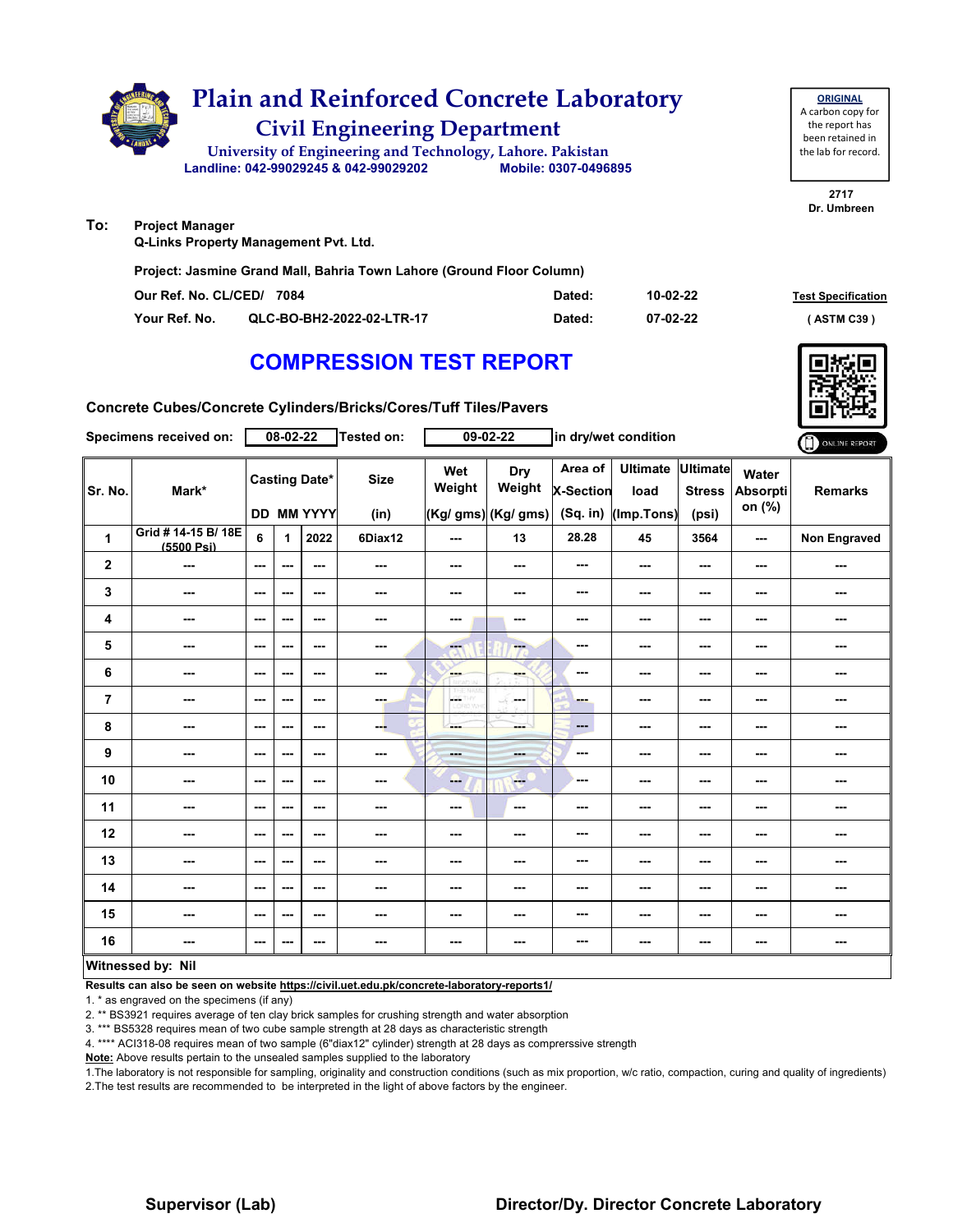

**To: Banu Mukhtar Contracting Pvt. Ltd.**

| <b>Project: Construction of Sunshine</b> |                         |        |          |                           |  |  |  |  |  |  |
|------------------------------------------|-------------------------|--------|----------|---------------------------|--|--|--|--|--|--|
| Our Ref. No. CL/CED/ 7085                |                         | Dated: | 10-02-22 | <b>Test Specification</b> |  |  |  |  |  |  |
| Your Ref. No.                            | <b>SPS/BML/005/2022</b> | Dated: | 04-02-22 | (ASTM C39)                |  |  |  |  |  |  |

# **COMPRESSION TEST REPORT**

**Concrete Cubes/Concrete Cylinders/Bricks/Cores/Tuff Tiles/Pavers**

|                | Specimens received on: |               | 04-02-22 |                                           | <b>Tested on:</b>   |               | 09-02-22                             | in dry/wet condition                      |                                       |                                           |                                    | ONLINE REPORT       |
|----------------|------------------------|---------------|----------|-------------------------------------------|---------------------|---------------|--------------------------------------|-------------------------------------------|---------------------------------------|-------------------------------------------|------------------------------------|---------------------|
| Sr. No.        | Mark*                  |               |          | <b>Casting Date*</b><br><b>DD MM YYYY</b> | <b>Size</b><br>(in) | Wet<br>Weight | Dry<br>Weight<br>(Kg/ gms) (Kg/ gms) | Area of<br><b>X-Section</b><br>$(Sq.$ in) | <b>Ultimate</b><br>load<br>(Imp.Tons) | <b>Ultimate</b><br><b>Stress</b><br>(psi) | Water<br><b>Absorpti</b><br>on (%) | <b>Remarks</b>      |
| 1              | 3000 (P4)              | 9             | 1        | 2022                                      | 6Diax12             | ---           | 14                                   | 28.28                                     | 49                                    | 3881                                      | ---                                | Engraved            |
| $\mathbf{2}$   | 3000 (P5)              | 9             | 1        | 2022                                      | 6Diax12             | ---           | 13.8                                 | 28.28                                     | 47                                    | 3723                                      | ---                                | <b>Engraved</b>     |
| 3              | 3000 (P6)              | 9             | 1        | 2022                                      | 6Diax12             | ---           | 13.2                                 | 28.28                                     | 47                                    | 3723                                      | ---                                | Engraved            |
| 4              | 4000 (P4)              | 9             | 1        | 2022                                      | 6Diax12             | ---           | 14                                   | 28.28                                     | 65                                    | 5149                                      | ---                                | <b>Non Engraved</b> |
| 5              | 4000 (P5)              | 9             | 1        | 2022                                      | 6Diax12             | ---           | 13.3                                 | 28.28                                     | 65                                    | 5149                                      | ---                                | Non Engraved        |
| 6              | 4000 (P6)              | 9             | 1        | 2022                                      | 6Diax12             | ---           | 13.2                                 | 28.28                                     | 67                                    | 5307                                      | ---                                | <b>Non Engraved</b> |
| $\overline{7}$ | 5000 (P4)              | 9             | 1        | 2022                                      | 6Diax12             | LGST          | 13.6                                 | 28.28                                     | 63                                    | 4990                                      | ---                                | Engraved            |
| 8              | 5000 (P5)              | 9             | 1        | 2022                                      | 6Diax12             | ---           | 14.5                                 | 28.28                                     | 59                                    | 4673                                      | ---                                | <b>Engraved</b>     |
| 9              | 5000 (P6)              | 9             | 1        | 2022                                      | 6Diax12             | $- - -$       | 13.8                                 | 28.28                                     | 63                                    | 4990                                      | ---                                | <b>Engraved</b>     |
| 10             | ---                    | ---           | ---      | ---                                       | ---                 | ---           | ---                                  | ---                                       | ---                                   | ---                                       | ---                                | ---                 |
| 11             | ---                    | $--$          | ---      | ---                                       | ---                 | ---           | ---                                  | ---                                       | ---                                   | ---                                       | ---                                | ---                 |
| 12             | ---                    | ---           | ---      | ---                                       | ---                 | ---           | ---                                  | ---                                       | ---                                   | ---                                       | ---                                | ---                 |
| 13             | ---                    | ---           | ---      | $- - -$                                   | $- - -$             | ---           | ---                                  | ---                                       | ---                                   | ---                                       | ---                                | ---                 |
| 14             | ---                    | ---           | ---      | ---                                       | ---                 | ---           | ---                                  | ---                                       | ---                                   | ---                                       | ---                                | ---                 |
| 15             | ---                    | $--$          | ---      | ---                                       | ---                 | ---           | ---                                  | ---                                       | ---                                   | ---                                       | ---                                | ---                 |
| 16             | ---                    | $\sim$ $\sim$ | ---      | ---                                       | ---                 | ---           | ---                                  | ---                                       | ---                                   | ---                                       | ---                                | ---                 |
|                | Witnessed by: Nil      |               |          |                                           |                     |               |                                      |                                           |                                       |                                           |                                    |                     |

**Results can also be seen on website https://civil.uet.edu.pk/concrete-laboratory-reports1/**

1. \* as engraved on the specimens (if any)

2. \*\* BS3921 requires average of ten clay brick samples for crushing strength and water absorption

3. \*\*\* BS5328 requires mean of two cube sample strength at 28 days as characteristic strength

4. \*\*\*\* ACI318-08 requires mean of two sample (6"diax12" cylinder) strength at 28 days as comprerssive strength

**Note:** Above results pertain to the unsealed samples supplied to the laboratory

1.The laboratory is not responsible for sampling, originality and construction conditions (such as mix proportion, w/c ratio, compaction, curing and quality of ingredients) 2.The test results are recommended to be interpreted in the light of above factors by the engineer.



**ORIGINAL** A carbon copy for the report has been retained in the lab for record.

**2701 Dr. Umbreen**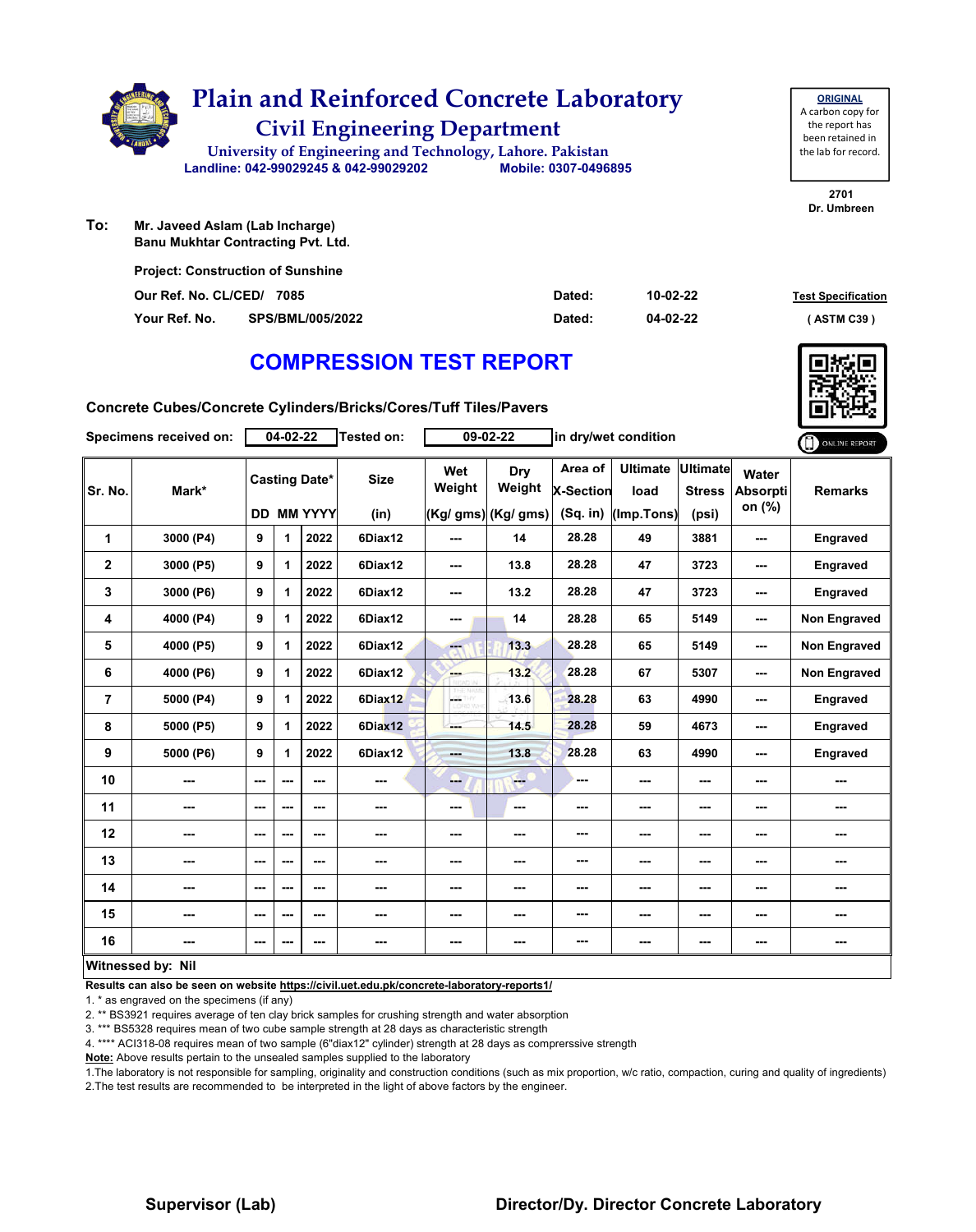

# **Plain and Reinforced Concrete Laboratory**

**Civil Engineering Department**

**Landline: 042-99029245 & 042-99029202 Mobile: 0307-0496895 University of Engineering and Technology, Lahore. Pakistan**

**ORIGINAL** A carbon copy for the report has been retained in the lab for record.

**2693 Dr. Umbreen**

#### **To: Mr. Ahmed Ejaz**

**Quantity Surveyor, LINKER Developers (Pvt) Ltd. Cantt. Lahore.**

**Project: Construction of Ware House at US Apparel & Textiles Unit # 3 & 4**

| Our Ref. No. CL/CED/ 7086 | Dated: | 10-02-22 | <b>Test Specification</b> |
|---------------------------|--------|----------|---------------------------|
| Your Ref. No.<br>Nil      | Dated: | 01-02-22 | (BS 1881-116)             |

# **COMPRESSION TEST REPORT**

**Concrete Cubes/Concrete Cylinders/Bricks/Cores/Tuff Tiles/Pavers**

|                | Specimens received on:                                            |     | 03-02-22                 |                   | <b>Tested on:</b> |                          | 08-02-22                    |                         | in dry/wet condition             |                          |                | ONLINE REPORT   |
|----------------|-------------------------------------------------------------------|-----|--------------------------|-------------------|-------------------|--------------------------|-----------------------------|-------------------------|----------------------------------|--------------------------|----------------|-----------------|
| Sr. No.        | <b>Casting Date*</b><br>Mark*                                     |     |                          | <b>Size</b>       | Wet<br>Weight     | Dry<br>Weight            | Area of<br><b>X-Section</b> | <b>Ultimate</b><br>load | <b>Ultimate</b><br><b>Stress</b> | Water<br><b>Absorpti</b> | <b>Remarks</b> |                 |
|                |                                                                   |     |                          | <b>DD MM YYYY</b> | (in)              |                          | $(Kg/gms)$ (Kg/ gms)        | (Sq. in)                | (Imp.Tons)                       | (psi)                    | on (%)         |                 |
| 1              | F.F. Columns (5250<br>Psi)                                        | 23  | $\mathbf 1$              | 2022              | 6x6x6             | ---                      | 8                           | 36                      | 69                               | 4293                     | ---            | <b>Engraved</b> |
| $\mathbf 2$    | F.F. Columns (5250<br>Psi)                                        | 23  | $\mathbf{1}$             | 2022              | 6x6x6             | ---                      | 8                           | 36                      | 90                               | 5600                     | ---            | Engraved        |
| 3              | F.F. Columns (5250<br>Psi)                                        | 24  | 1                        | 2022              | 6x6x6             | ---                      | 8                           | 36                      | 83                               | 5164                     |                | Engraved        |
| 4              | F.F. Columns (5250<br>Psi)                                        | 24  | $\mathbf 1$              | 2022              | 6x6x6             | ---                      | 8                           | 36                      | 94                               | 5849                     | ---            | Engraved        |
| 5              | F.F. Columns (5250<br>Psi)                                        | 25  | $\mathbf 1$              | 2022              | 6x6x6             | ---                      | 8                           | 36                      | 79                               | 4916                     | ---            | Engraved        |
| 6              | F.F. Columns (5250<br>Psi)                                        | 25  | $\mathbf 1$              | 2022              | 6x6x6             | ---                      | 7.6                         | 36                      | 71                               | 4418                     | ---            | Engraved        |
| $\overline{7}$ | F.F. Columns (5250<br>Psi)                                        | 26  | $\mathbf 1$              | 2022              | 6x6x6             | ÷                        | 7.8                         | 36                      | 49                               | 3049                     | ---            | Engraved        |
| 8              | F.F. Columns (5250<br>Psi)                                        | 26  | 1                        | 2022              | 6x6x6             |                          | 7.8                         | 36                      | 63                               | 3920                     | ---            | Engraved        |
| 9              |                                                                   | --- | ---                      | ---               | ---               | ---                      | ---                         | ---                     | ---                              | ---                      | ---            | ---             |
| 10             | ---                                                               | --- | $\overline{\phantom{a}}$ | ---               | ---               | --                       | $-$                         | ---                     | ---                              | ---                      | ---            | ---             |
| 11             | ---                                                               | --- | ---                      | ---               | ---               | $\hspace{0.05cm} \ldots$ | ---                         | ---                     | ---                              | ---                      | ---            | ---             |
| 12             | ---                                                               | --- | $\overline{\phantom{a}}$ | ---               | ---               | ---                      | ---                         | ---                     | ---                              | ---                      | ---            | ---             |
| 13             | ---                                                               | --- | $- - -$                  | $- - -$           | ---               | ---                      | ---                         | ---                     | ---                              | ---                      | ---            | ---             |
| 14             | ---                                                               | --- | ---                      | ---               |                   | ---                      | ---                         | ---                     | ---                              | ---                      | ---            | ---             |
| 15             | ---                                                               | --- | ---                      | ---               |                   | ---                      | ---                         | ---                     | ---                              | ---                      |                | ---             |
| 16             | ---                                                               | --- | ---                      | ---               | ---               | ---                      | ---                         | ---                     | ---                              | ---                      | ---            | ---             |
|                | Witnessed by: Mr. Muhammad Abdullah Abid (CNIC # 35202-0714700-7) |     |                          |                   |                   |                          |                             |                         |                                  |                          |                |                 |

**Results can also be seen on website https://civil.uet.edu.pk/concrete-laboratory-reports1/**

1. \* as engraved on the specimens (if any)

2. \*\* BS3921 requires average of ten clay brick samples for crushing strength and water absorption

3. \*\*\* BS5328 requires mean of two cube sample strength at 28 days as characteristic strength

4. \*\*\*\* ACI318-08 requires mean of two sample (6"diax12" cylinder) strength at 28 days as comprerssive strength

**Note:** Above results pertain to the unsealed samples supplied to the laboratory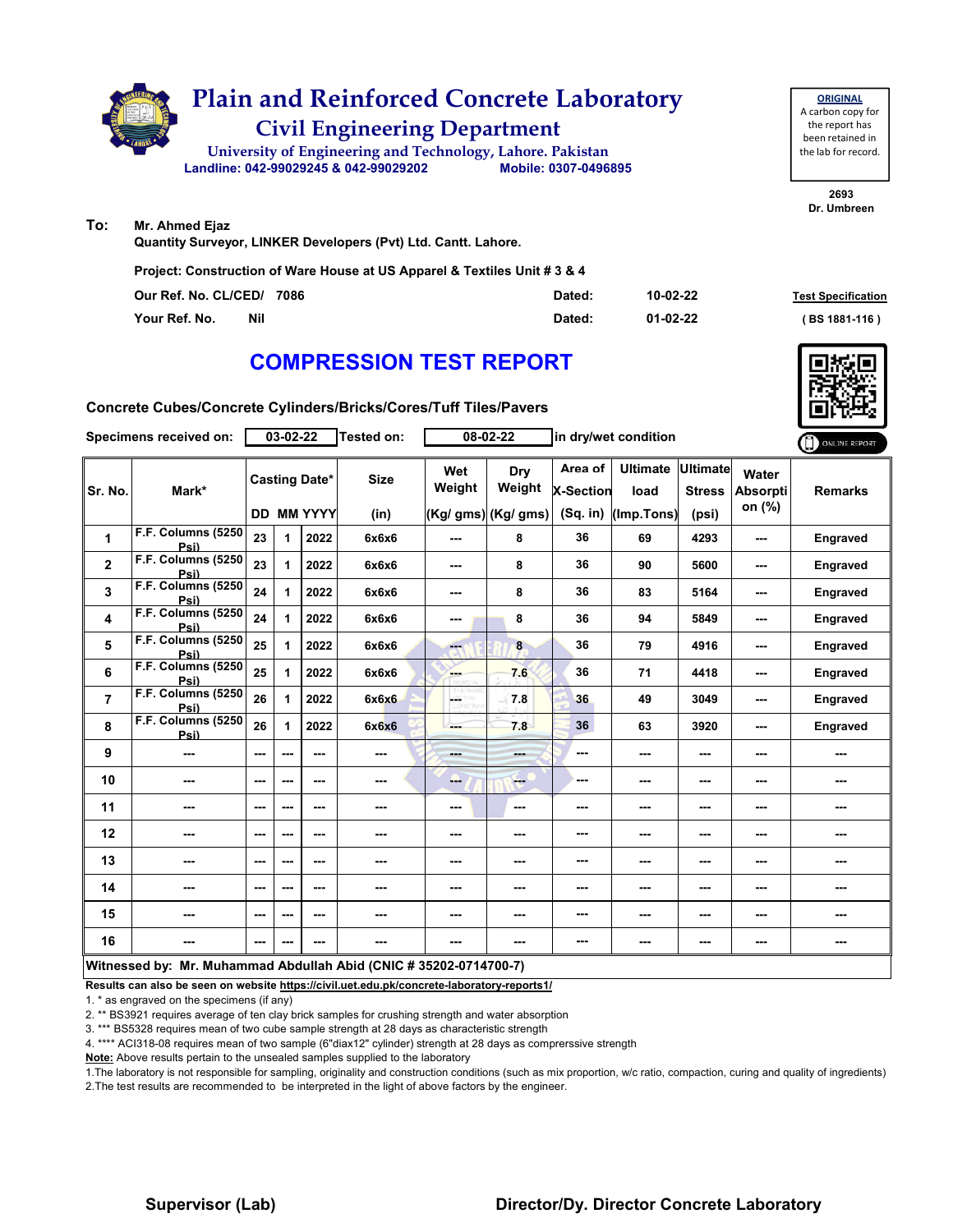

**ORIGINAL** A carbon copy for the report has been retained in the lab for record.

**2715 Dr. Umbreen**

**To: Mr. Muhammad Tufail (Construction Team Leader) ZOR Engineers Pvt. Limited Lahore**

| <b>Project: Nill</b>      |               |        |                                       |  |
|---------------------------|---------------|--------|---------------------------------------|--|
| Our Ref. No. CL/CED/ 7087 |               | Dated: | 10-02-22<br><b>Test Specification</b> |  |
| Your Ref. No.             | 230.36.1/MT/7 | Dated: | 07-02-22<br>(ASTM C39)                |  |

# **COMPRESSION TEST REPORT**

**Concrete Cubes/Concrete Cylinders/Bricks/Cores/Tuff Tiles/Pavers**

|                | Specimens received on:   |                          | $09 - 02 - 22$ |                                           | <b>Tested on:</b>   |                               | $09 - 02 - 22$                              |                                           | in dry/wet condition                  |                                           |                                    | ONLINE REPORT  |
|----------------|--------------------------|--------------------------|----------------|-------------------------------------------|---------------------|-------------------------------|---------------------------------------------|-------------------------------------------|---------------------------------------|-------------------------------------------|------------------------------------|----------------|
| Sr. No.        | Mark*                    |                          |                | <b>Casting Date*</b><br><b>DD MM YYYY</b> | <b>Size</b><br>(in) | Wet<br>Weight                 | <b>Dry</b><br>Weight<br>(Kg/ gms) (Kg/ gms) | Area of<br><b>X-Section</b><br>$(Sq.$ in) | <b>Ultimate</b><br>load<br>(Imp.Tons) | <b>Ultimate</b><br><b>Stress</b><br>(psi) | Water<br><b>Absorpti</b><br>on (%) | <b>Remarks</b> |
| 1              | <b>Cylinder A</b>        | 3                        | 1              | 2022                                      | 6Diax12             | ---                           | 13                                          | 28.28                                     | 41                                    | 3248                                      | ---                                | Engraved       |
| $\mathbf 2$    | <b>Cylinder B</b>        | 3                        | 1              | 2022                                      | 6Diax12             | ---                           | 13                                          | 28.28                                     | 35                                    | 2772                                      | ---                                | Engraved       |
| 3              | ---                      | $--$                     | ---            | $\overline{\phantom{a}}$                  | ---                 | ---                           | $\sim$                                      | ---                                       | ---                                   | ---                                       | ---                                | ---            |
| 4              | $--$                     | $\overline{\phantom{a}}$ | ---            | $\sim$                                    | ---                 | ---                           | ---                                         | ---                                       | ---                                   | ---                                       |                                    | ---            |
| 5              | $\sim$                   | $\overline{\phantom{a}}$ | ---            | $\sim$                                    | $\sim$              | <b>A</b>                      | ---                                         | $\sim$                                    | ---                                   | ---                                       | ---                                | ---            |
| 6              | ---                      | $\overline{\phantom{a}}$ | ---            | $- - -$                                   | ---                 | ---                           | ---                                         | ---                                       | ---                                   | ---                                       | ---                                | ---            |
| $\overline{7}$ | $\overline{\phantom{a}}$ | $\sim$                   | ---            | $\sim$ $\sim$                             | $-1$                | LGET<br>1999<br><b>D.Wing</b> | ---<br>a S                                  | ---                                       | ---                                   | ---                                       | ---                                | ---            |
| 8              | ---                      | ---                      | ---            | ---                                       | ---                 | ---                           | mente di                                    | $\qquad \qquad \cdots$                    | ---                                   | ---                                       |                                    | ---            |
| 9              | ---                      | $\sim$                   | ---            | $\sim$ $\sim$                             | $\sim$              | ---                           | ---                                         | $-$                                       | ---                                   | ---                                       | ---                                | ---            |
| 10             | $- - -$                  | $\sim$ $\sim$            | ---            | $\sim$ $\sim$                             | $- - -$             | ---                           | <b>Free</b>                                 | ---                                       | ---                                   | $\overline{\phantom{a}}$                  | ---                                | ---            |
| 11             | $\overline{\phantom{a}}$ | $--$                     | ---            | $\overline{\phantom{a}}$                  | ---                 | ---                           | $\overline{\phantom{a}}$                    | ---                                       | ---                                   | ---                                       | ---                                | ---            |
| 12             | ---                      | ---                      | ---            | $\overline{\phantom{a}}$                  | ---                 | ---                           | ---                                         | ---                                       | ---                                   | ---                                       | ---                                | ---            |
| 13             | ---                      | $\sim$                   | ---            | ---                                       | $\sim$              | $\cdots$                      | ---                                         | ---                                       | ---                                   | ---                                       | ---                                | ---            |
| 14             | ---                      | $\sim$ $\sim$            | ---            | $\sim$ $\sim$                             | $\sim$ $\sim$       | ---                           | ---                                         | ---                                       | ---                                   | ---                                       | ---                                | ---            |
| 15             | ---                      | $\overline{\phantom{a}}$ | ---            | $\overline{\phantom{a}}$                  | $\sim$              | ---                           | ---                                         | ---                                       | ---                                   | ---                                       | ---                                | ---            |
| 16             | $\sim$                   | $\sim$                   | ---            | $\sim$                                    | $\sim$              | $\cdots$                      | $\sim$                                      | ---                                       | ---                                   | ---                                       | ---                                | ---            |
|                | Witnessed by: Nil        |                          |                |                                           |                     |                               |                                             |                                           |                                       |                                           |                                    |                |

**Results can also be seen on website https://civil.uet.edu.pk/concrete-laboratory-reports1/**

1. \* as engraved on the specimens (if any)

2. \*\* BS3921 requires average of ten clay brick samples for crushing strength and water absorption

3. \*\*\* BS5328 requires mean of two cube sample strength at 28 days as characteristic strength

4. \*\*\*\* ACI318-08 requires mean of two sample (6"diax12" cylinder) strength at 28 days as comprerssive strength

**Note:** Above results pertain to the unsealed samples supplied to the laboratory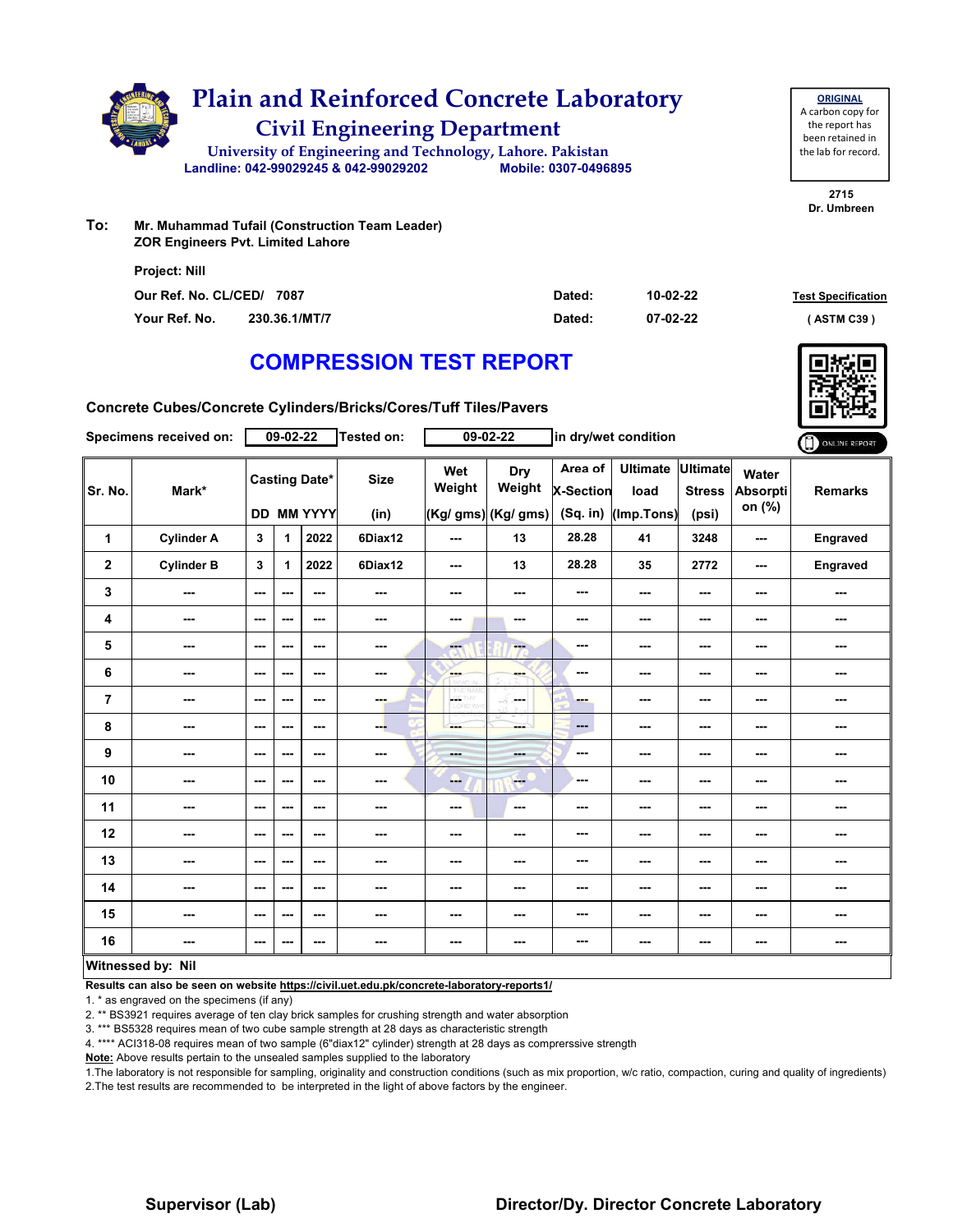

**To: Mr. Muhammad Tufail (Construction Team Leader) ZOR Engineers (Pvt.) Limited**

| <b>Project: Nill</b>      |               |        |          |                           |
|---------------------------|---------------|--------|----------|---------------------------|
| Our Ref. No. CL/CED/ 7088 |               | Dated: | 10-02-22 | <b>Test Specification</b> |
| Your Ref. No.             | 230.36.1/MT/8 | Dated: | 07-02-22 | (ASTM C39)                |

**2716 Dr. Umbreen**

**ORIGINAL** A carbon copy for the report has been retained in the lab for record.

# **COMPRESSION TEST REPORT**

**Concrete Cubes/Concrete Cylinders/Bricks/Cores/Tuff Tiles/Pavers**

|                | Specimens received on: |               | $07 - 02 - 22$ |                                           | Tested on:               |                               | $09 - 02 - 22$                              |                                         | in dry/wet condition                  |                                           |                             | ONLINE REPORT  |
|----------------|------------------------|---------------|----------------|-------------------------------------------|--------------------------|-------------------------------|---------------------------------------------|-----------------------------------------|---------------------------------------|-------------------------------------------|-----------------------------|----------------|
| Sr. No.        | Mark*                  |               |                | <b>Casting Date*</b><br><b>DD MM YYYY</b> | <b>Size</b><br>(in)      | Wet<br>Weight                 | <b>Dry</b><br>Weight<br>(Kg/ gms) (Kg/ gms) | Area of<br><b>X-Section</b><br>(Sq. in) | <b>Ultimate</b><br>load<br>(Imp.Tons) | <b>Ultimate</b><br><b>Stress</b><br>(psi) | Water<br>Absorpti<br>on (%) | <b>Remarks</b> |
| 1              | <b>Cylinder A</b>      | 3             | 1              | 2022                                      | 6Diax12                  | $\sim$ $\sim$                 | 13.4                                        | 28.28                                   | 53                                    | 4198                                      | $\overline{\phantom{a}}$    | Engraved       |
| $\mathbf{2}$   | ---                    | ---           | ---            | $--$                                      | $\cdots$                 | ---                           | ---                                         | ---                                     | ---                                   | $--$                                      | ---                         | ---            |
| 3              | ---                    | ---           | ---            | $--$                                      | ---                      | ---                           | ---                                         | ---                                     | $\sim$                                | ---                                       | ---                         | ---            |
| 4              | ---                    | $--$          | ---            | $\overline{\phantom{a}}$                  | ---                      | ---                           | $\sim$                                      | ---                                     | ---                                   | ---                                       | ---                         | ---            |
| 5              | $--$                   | $\sim$ $\sim$ | ---            | ---                                       | $\overline{\phantom{a}}$ | ---                           | ---                                         | ---                                     | ---                                   | ---                                       | ---                         | ---            |
| 6              | ---                    | ---           | ---            | ---                                       | ---                      | <b>SHOP</b><br><b>Astrain</b> | ---                                         | ---                                     | ---                                   | ---                                       | ---                         | ---            |
| $\overline{7}$ | ---                    | $\sim$ $\sim$ | ---            | ---                                       | ---                      | LOE TH<br>w                   | <b>Service</b>                              | ---                                     | ---                                   | ---                                       | ---                         | ---            |
| 8              | ---                    | $\sim$        | ---            | $\overline{\phantom{a}}$                  | ---                      |                               | ---                                         | ---                                     | ---                                   | $--$                                      | ---                         | ---            |
| 9              | ---                    | $--$          | ---            | ---                                       | $\cdots$                 | <b>POPULAR</b>                | ---                                         | ---                                     | ---                                   | ---                                       | ---                         | ---            |
| 10             | ---                    | $--$          | ---            | $--$                                      | ---                      | --                            | <b>Fee</b>                                  | ---                                     | ---                                   | $--$                                      | ---                         | ---            |
| 11             | ---                    | $\cdots$      | ---            | $\cdots$                                  | ---                      | ---                           | $\sim$                                      | ---                                     | ---                                   | ---                                       | ---                         | ---            |
| 12             | ---                    | ---           | ---            | $--$                                      | ---                      | ---                           | ---                                         | ---                                     | ---                                   | ---                                       | ---                         | ---            |
| 13             | ---                    | ---           | ---            | ---                                       | ---                      | ---                           | ---                                         | ---                                     | ---                                   | ---                                       | ---                         | ---            |
| 14             | ---                    | ---           | ---            | ---                                       | ---                      | ---                           | ---                                         | ---                                     | ---                                   | ---                                       | ---                         | ---            |
| 15             | ---                    | $\sim$ $\sim$ | ---            | ---                                       | ---                      | ---                           | ---                                         | ---                                     | ---                                   | ---                                       | ---                         | ---            |
| 16             | ---                    | ---           | ---            | ---                                       | ---                      | ---                           | ---                                         | ---                                     | ---                                   | ---                                       | ---                         | ---            |
|                | Witnessed by: Nil      |               |                |                                           |                          |                               |                                             |                                         |                                       |                                           |                             |                |

### **Witnessed by: Nil**

**Results can also be seen on website https://civil.uet.edu.pk/concrete-laboratory-reports1/**

1. \* as engraved on the specimens (if any)

2. \*\* BS3921 requires average of ten clay brick samples for crushing strength and water absorption

3. \*\*\* BS5328 requires mean of two cube sample strength at 28 days as characteristic strength

4. \*\*\*\* ACI318-08 requires mean of two sample (6"diax12" cylinder) strength at 28 days as comprerssive strength

**Note:** Above results pertain to the unsealed samples supplied to the laboratory

1.The laboratory is not responsible for sampling, originality and construction conditions (such as mix proportion, w/c ratio, compaction, curing and quality of ingredients) 2.The test results are recommended to be interpreted in the light of above factors by the engineer.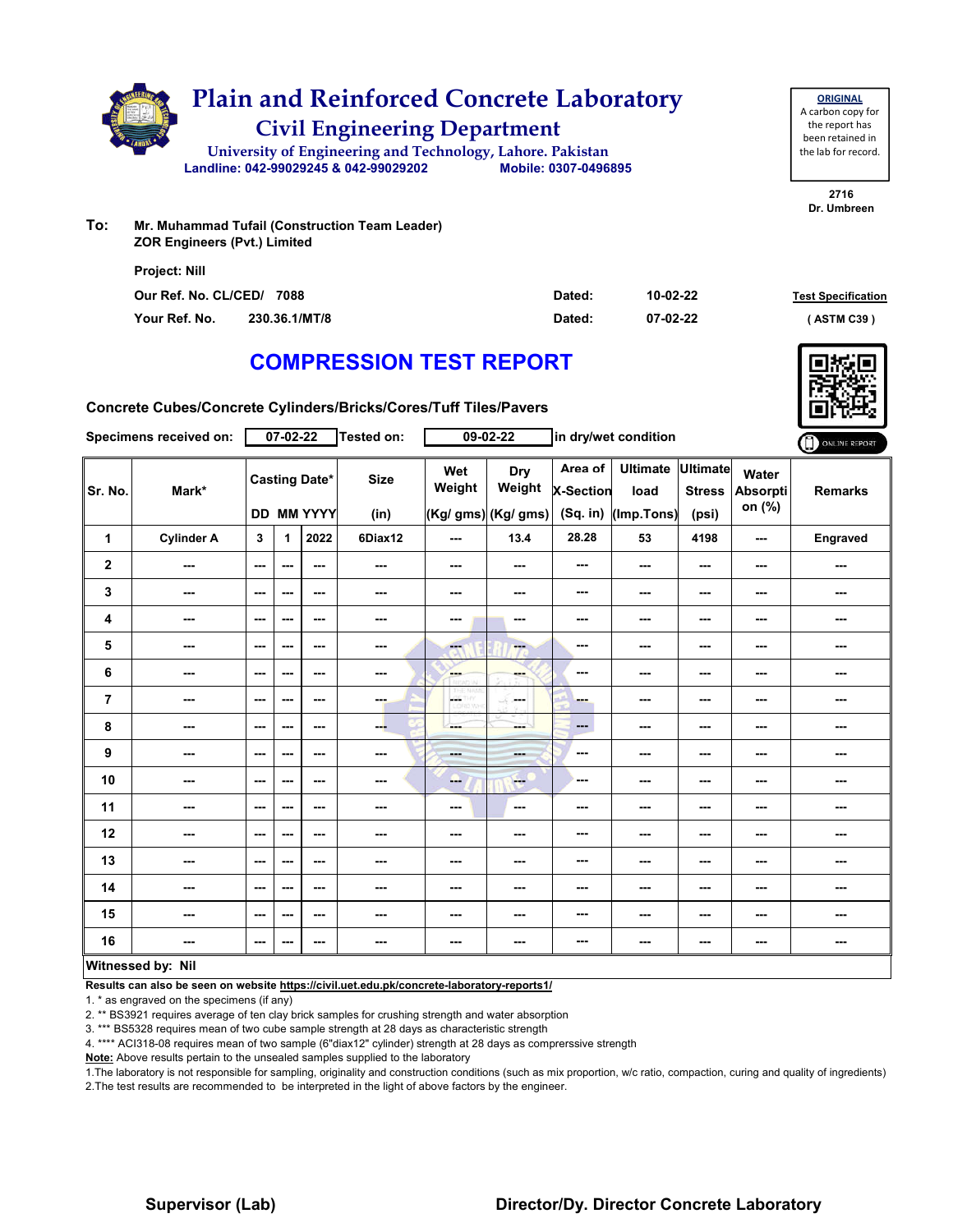

| <b>ORIGINAL</b>     |
|---------------------|
| A carbon copy for   |
| the report has      |
| been retained in    |
| the lab for record. |
|                     |

**2725 Engr. Ubaid**

**To: Mr. M. Muneeb, Planning & Coordination Engineer Redo Engineering & Construction (Pvt) Ltd.**

| Project: Nill               |        |          |                           |
|-----------------------------|--------|----------|---------------------------|
| Our Ref. No. CL/CED/ 7089   | Dated: | 10-02-22 | <b>Test Specification</b> |
| Your Ref. No.<br><b>Nil</b> | Dated: | 08-02-22 | (BS 1881-116)             |

# **COMPRESSION TEST REPORT**

**Concrete Cubes/Concrete Cylinders/Bricks/Cores/Tuff Tiles/Pavers**

|                | Specimens received on:                          |               | 08-02-22 |                                           | <b>Tested on:</b>   |                          | 10-02-22                             |                                         | in dry/wet condition                  |                                           |                             | ONLINE REPORT       |
|----------------|-------------------------------------------------|---------------|----------|-------------------------------------------|---------------------|--------------------------|--------------------------------------|-----------------------------------------|---------------------------------------|-------------------------------------------|-----------------------------|---------------------|
| Sr. No.        | Mark*                                           |               |          | <b>Casting Date*</b><br><b>DD MM YYYY</b> | <b>Size</b><br>(in) | Wet<br>Weight            | Dry<br>Weight<br>(Kg/ gms) (Kg/ gms) | Area of<br><b>X-Section</b><br>(Sq. in) | <b>Ultimate</b><br>load<br>(Imp.Tons) | <b>Ultimate</b><br><b>Stress</b><br>(psi) | Water<br>Absorpti<br>on (%) | <b>Remarks</b>      |
| 1              | 10                                              | 31            | 1        | 2022                                      | 6x6x6               | ---                      | 8                                    | 36                                      | 58                                    | 3609                                      | ---                         | <b>Non Engraved</b> |
| $\mathbf 2$    | 11                                              | 31            | 1.       | 2022                                      | 6x6x6               | $\overline{\phantom{a}}$ | 8                                    | 36                                      | 61                                    | 3796                                      | ---                         | Non Engraved        |
| 3              | 12                                              | 31            | 1        | 2022                                      | 6x6x6               | ---                      | 8.2                                  | 36                                      | 50                                    | 3111                                      | ---                         | Non Engraved        |
| 4              | ---                                             | $--$          | ---      | ---                                       | ---                 | ---                      | ---                                  | ---                                     | ---                                   | ---                                       | ---                         | ---                 |
| 5              | ---                                             | ---           | ---      | ---                                       | ---                 | ---                      | $-$                                  | ---                                     | ---                                   | ---                                       | ---                         | ---                 |
| 6              | ---                                             | ---           | ---      | ---                                       | $\cdots$            | ---                      | ---                                  | ---                                     | ---                                   | ---                                       | ---                         | ---                 |
| $\overline{7}$ | ---                                             | $\sim$ $\sim$ | ---      | $--$                                      | <b>The State</b>    | L.                       | in ma                                | ---                                     | ---                                   | ---                                       | ---                         | ---                 |
| 8              | ---                                             | ---           | ---      | ---                                       | --                  | ---                      | ---                                  | $---$                                   | ---                                   | $\cdots$                                  | ---                         | ---                 |
| 9              | ---                                             | $--$          | ---      | ---                                       | ---                 | ---                      | ---                                  | ---                                     | ---                                   | ---                                       | ---                         | ---                 |
| 10             | ---                                             | $\sim$        | ---      | ---                                       | ---                 | ---                      | ---                                  | ---                                     | ---                                   | ---                                       | ---                         | ---                 |
| 11             | ---                                             | ---           | ---      | ---                                       | ---                 | ---                      | ---                                  | ---                                     | ---                                   | ---                                       | ---                         | ---                 |
| 12             | ---                                             | $--$          | ---      | ---                                       | ---                 | ---                      | ---                                  | ---                                     | ---                                   | ---                                       | ---                         | ---                 |
| 13             | ---                                             | ---           | ---      | $--$                                      | ---                 | ---                      | ---                                  | ---                                     | ---                                   | ---                                       | ---                         | ---                 |
| 14             | ---                                             | $- - -$       | ---      | $- - -$                                   | ---                 | ---                      | ---                                  | ---                                     | ---                                   | ---                                       | ---                         | ---                 |
| 15             | ---                                             | ---           | ---      | ---                                       | ---                 | ---                      | ---                                  | ---                                     | ---                                   | ---                                       | ---                         | ---                 |
| 16             | ---                                             | ---           | ---      | ---                                       | ---                 | ---                      | ---                                  | ---                                     | ---                                   | $--$                                      | ---                         | ---                 |
|                | Witnessed by: M. Muneeb, CNIC # 35202-8392852-1 |               |          |                                           |                     |                          |                                      |                                         |                                       |                                           |                             |                     |

**Results can also be seen on website https://civil.uet.edu.pk/concrete-laboratory-reports1/**

1. \* as engraved on the specimens (if any)

2. \*\* BS3921 requires average of ten clay brick samples for crushing strength and water absorption

3. \*\*\* BS5328 requires mean of two cube sample strength at 28 days as characteristic strength

4. \*\*\*\* ACI318-08 requires mean of two sample (6"diax12" cylinder) strength at 28 days as comprerssive strength

**Note:** Above results pertain to the unsealed samples supplied to the laboratory

1.The laboratory is not responsible for sampling, originality and construction conditions (such as mix proportion, w/c ratio, compaction, curing and quality of ingredients) 2.The test results are recommended to be interpreted in the light of above factors by the engineer.